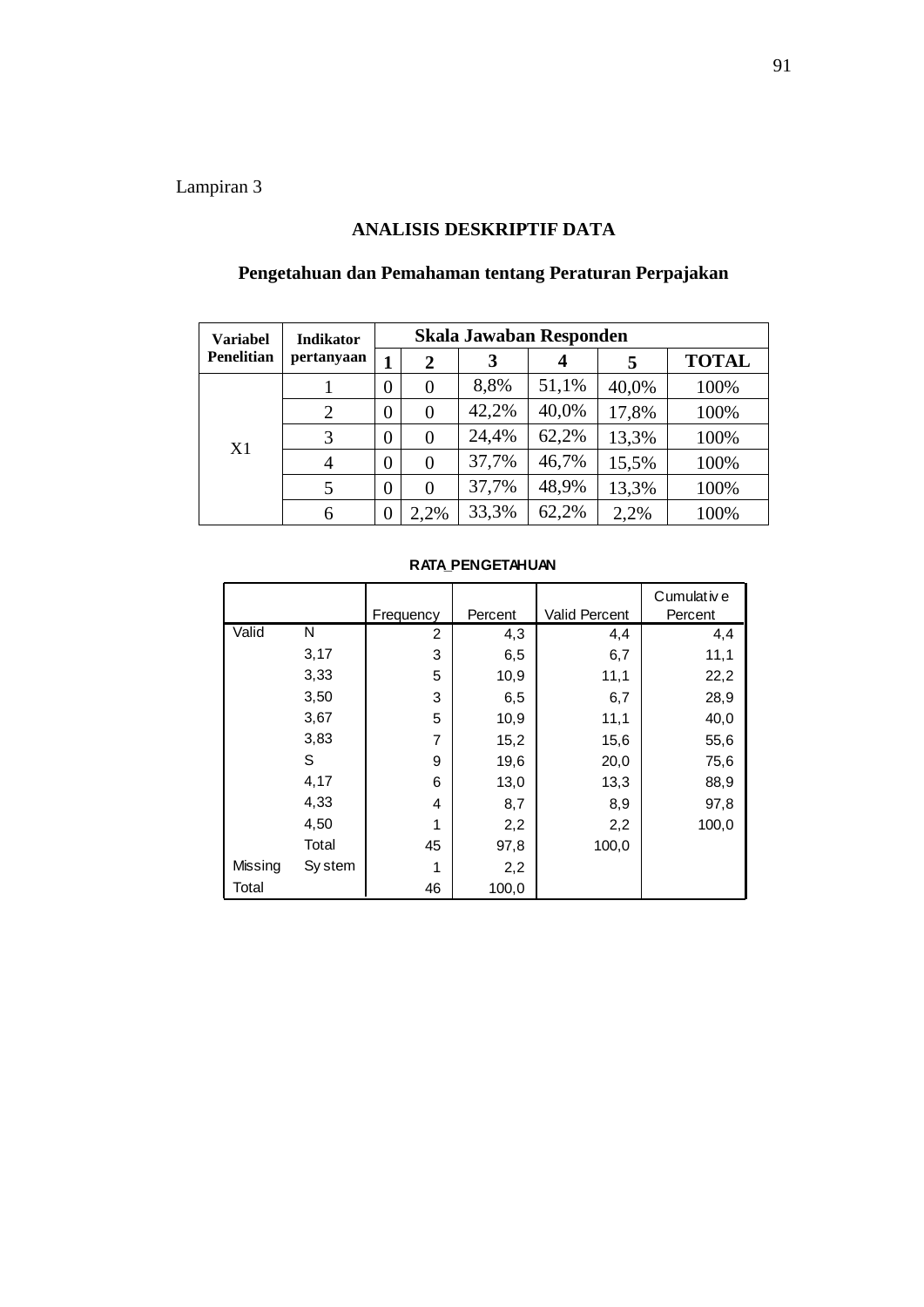| <b>Variabel</b> | <b>Indikator</b> | <b>Skala Jawaban Responden</b> |       |       |       |       |              |
|-----------------|------------------|--------------------------------|-------|-------|-------|-------|--------------|
| Penelitian      | pertanyaan       | 1                              | 2     | 3     | 4     | 5     | <b>TOTAL</b> |
| X2              |                  | $\overline{0}$                 | 4,4%  | 31,1% | 62,2% | 2,2%  | 100%         |
|                 | $\overline{2}$   | 0                              | 0,0%  | 46,7% | 46,7% | 6,7%  | 100%         |
|                 | 3                | 0                              | 8,9%  | 15,6% | 57,8% | 17,8% | 100%         |
|                 | 4                | 0                              | 20,0% | 26,7% | 40,0% | 13,3% | 100%         |
|                 | 5                | 0                              | 0,0%  | 46,7% | 46,7% | 6,7%  | 100%         |

# **Persepsi yang Baik atas Efektifitas Sistem Perpajakan**

| RATA PESEPSI |
|--------------|
|--------------|

| <b>RATA_PESEPSI</b> |         |           |         |                      |                       |  |  |  |  |
|---------------------|---------|-----------|---------|----------------------|-----------------------|--|--|--|--|
|                     |         | Frequency | Percent | <b>Valid Percent</b> | Cumulative<br>Percent |  |  |  |  |
| Valid               | 2,80    | 4         | 8,7     | 8,9                  | 8,9                   |  |  |  |  |
|                     | N       | 5         | 10,9    | 11,1                 | 20,0                  |  |  |  |  |
|                     | 3,20    | 2         | 4,3     | 4,4                  | 24,4                  |  |  |  |  |
|                     | 3,40    | 6         | 13,0    | 13,3                 | 37,8                  |  |  |  |  |
|                     | 3,60    | 6         | 13,0    | 13,3                 | 51,1                  |  |  |  |  |
|                     | 3,80    | 5         | 10,9    | 11,1                 | 62,2                  |  |  |  |  |
|                     | S       | 11        | 23,9    | 24,4                 | 86,7                  |  |  |  |  |
|                     | 4,20    | 3         | 6,5     | 6,7                  | 93,3                  |  |  |  |  |
|                     | 4,40    | 3         | 6,5     | 6,7                  | 100,0                 |  |  |  |  |
|                     | Total   | 45        | 97,8    | 100,0                |                       |  |  |  |  |
| Missing             | Sy stem |           | 2,2     |                      |                       |  |  |  |  |
| Total               |         | 46        | 100,0   |                      |                       |  |  |  |  |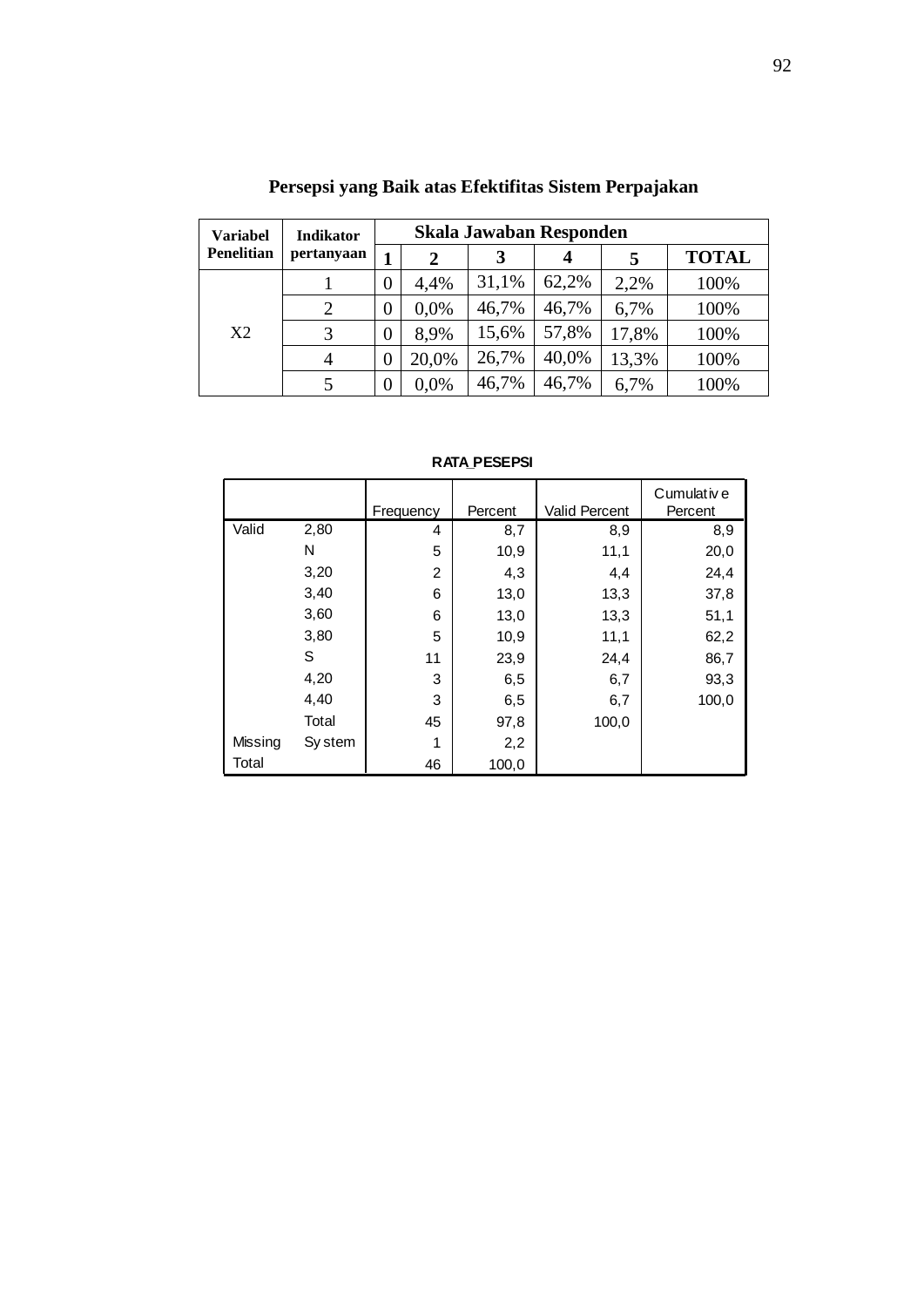| <b>Variabel</b>   | <b>Indikator</b> | Skala Jawaban Responden |      |       |       |       |              |  |
|-------------------|------------------|-------------------------|------|-------|-------|-------|--------------|--|
| <b>Penelitian</b> | pertanyaan       |                         | 2    | 3     |       |       | <b>TOTAL</b> |  |
| X <sub>3</sub>    |                  | 0                       | 0.0% | 13,3% | 46,7% | 40,0% | 100%         |  |
|                   |                  | 0                       | 6,7% | 8.9%  | 33,3% | 51,1% | 100%         |  |
|                   |                  |                         | 0,0% | 20,0% | 37,8% | 42,2% | 100%         |  |
|                   | 4                |                         | 0,0% | 20,0% | 37,8% | 42,2% | 100%         |  |

| Sikap Wajib Pajak terhadap Sanksi Denda |  |
|-----------------------------------------|--|
|                                         |  |

| <b>RATA SANKSI</b> |
|--------------------|
|--------------------|

| <b>RATA_SANKSI</b> |           |                |         |                      |                       |  |  |  |  |
|--------------------|-----------|----------------|---------|----------------------|-----------------------|--|--|--|--|
|                    |           | Frequency      | Percent | <b>Valid Percent</b> | Cumulative<br>Percent |  |  |  |  |
| Valid              | N         | 3              | 6,5     | 6,7                  | 6,7                   |  |  |  |  |
|                    | 3,25      | 1              | 2,2     | 2,2                  | 8,9                   |  |  |  |  |
|                    | 3,50      | 3              | 6,5     | 6,7                  | 15,6                  |  |  |  |  |
|                    | 3,75      | 3              | 6,5     | 6,7                  | 22,2                  |  |  |  |  |
|                    | S         | $\overline{7}$ | 15,2    | 15,6                 | 37,8                  |  |  |  |  |
|                    | 4,25      | 7              | 15,2    | 15,6                 | 53,3                  |  |  |  |  |
|                    | 4,50      | 10             | 21,7    | 22,2                 | 75,6                  |  |  |  |  |
|                    | 4,75      | 2              | 4,3     | 4,4                  | 80,0                  |  |  |  |  |
|                    | <b>SS</b> | 9              | 19,6    | 20,0                 | 100,0                 |  |  |  |  |
|                    | Total     | 45             | 97,8    | 100,0                |                       |  |  |  |  |
| Missing            | Sy stem   | 1              | 2,2     |                      |                       |  |  |  |  |
| Total              |           | 46             | 100,0   |                      |                       |  |  |  |  |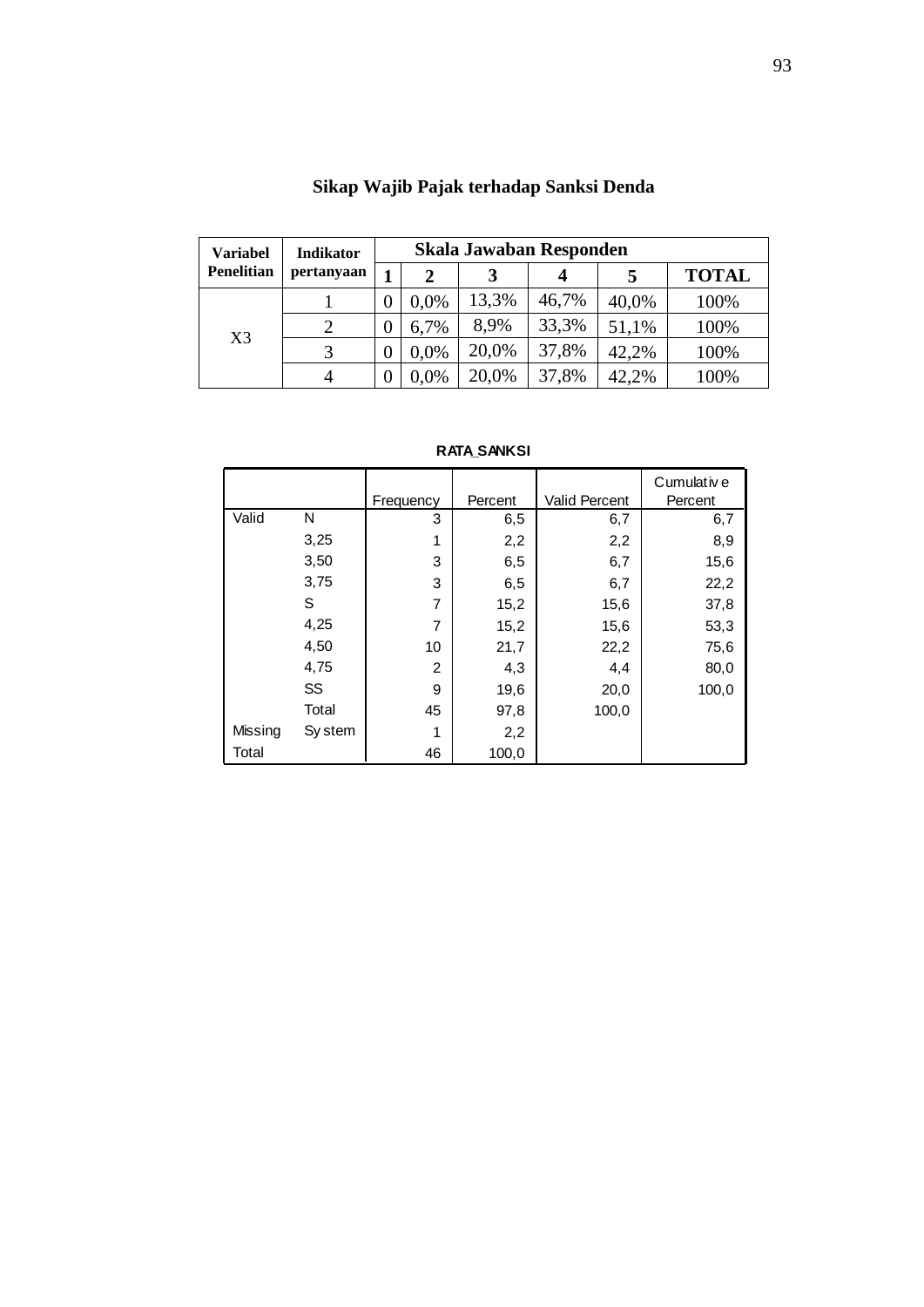| <b>Variabel</b>   | <b>Indikator</b> |                | Skala Jawaban Responden |       |       |       |              |  |
|-------------------|------------------|----------------|-------------------------|-------|-------|-------|--------------|--|
| <b>Penelitian</b> | pertanyaan       |                | 2                       | 3     | 4     | 5     | <b>TOTAL</b> |  |
|                   |                  | 0              | 0.0%                    | 28,9% | 51,1% | 20,0% | 100%         |  |
|                   | 2                | 0              | 0.0%                    | 24,4% | 44,4% | 31,1% | 100%         |  |
| X4                | 3                | 0              | 13,3%                   | 31,1% | 51,1% | 4,4%  | 100%         |  |
|                   | $\overline{4}$   | 0              | 0.0%                    | 26,7% | 62,2% | 11,1% | 100%         |  |
|                   | 5                | $\overline{0}$ | 20,0%                   | 51,1% | 26,7% | 2,2%  | 100%         |  |
|                   | 6                | 0              | 0,0%                    | 20,0% | 44,4% | 35,6% | 100%         |  |

# **Modernisasi Sistem Administrasi Perpajakan**

|  |  | <b>RATA MODERNISASI</b> |
|--|--|-------------------------|
|--|--|-------------------------|

| <b>RATA MODERNISASI</b> |         |                |         |                      |             |  |  |  |  |
|-------------------------|---------|----------------|---------|----------------------|-------------|--|--|--|--|
|                         |         |                |         |                      | Cumulativ e |  |  |  |  |
|                         |         | Frequency      | Percent | <b>Valid Percent</b> | Percent     |  |  |  |  |
| Valid                   | N       | 4              | 8,7     | 8,9                  | 8,9         |  |  |  |  |
|                         | 3,17    | 5              | 10,9    | 11,1                 | 20,0        |  |  |  |  |
|                         | 3,33    | 7              | 15,2    | 15,6                 | 35,6        |  |  |  |  |
|                         | 3,50    | $\overline{2}$ | 4,3     | 4,4                  | 40,0        |  |  |  |  |
|                         | 3,67    | 1              | 2,2     | 2,2                  | 42,2        |  |  |  |  |
|                         | 3,83    | 7              | 15,2    | 15,6                 | 57,8        |  |  |  |  |
|                         | S       | 4              | 8,7     | 8,9                  | 66,7        |  |  |  |  |
|                         | 4,17    | 7              | 15,2    | 15,6                 | 82,2        |  |  |  |  |
|                         | 4,33    | 4              | 8,7     | 8,9                  | 91,1        |  |  |  |  |
|                         | 4,50    | 4              | 8,7     | 8,9                  | 100,0       |  |  |  |  |
|                         | Total   | 45             | 97,8    | 100,0                |             |  |  |  |  |
| Missing                 | Sy stem | 1              | 2,2     |                      |             |  |  |  |  |
| Total                   |         | 46             | 100,0   |                      |             |  |  |  |  |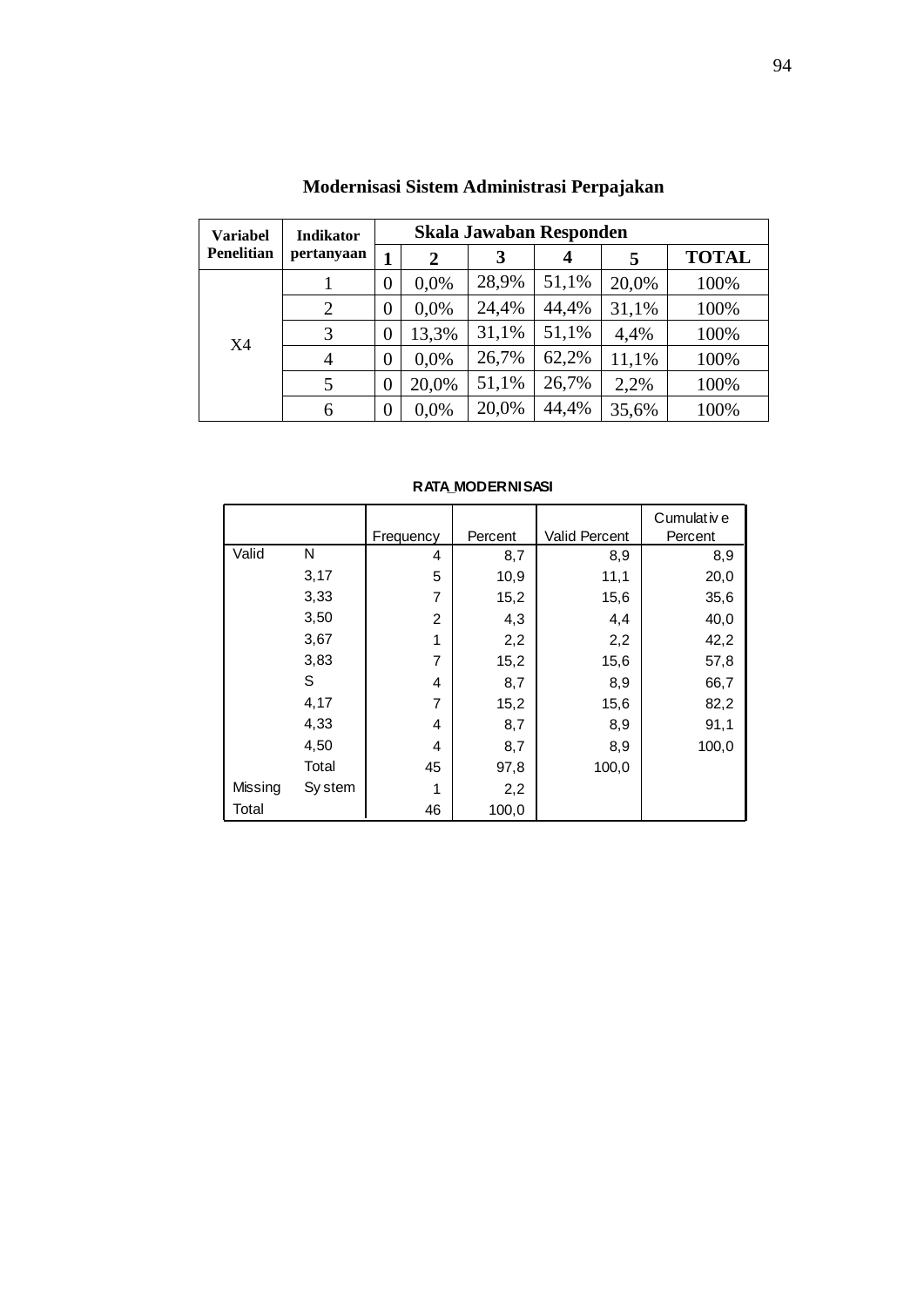# **Kemauan Membayar Pajak**

|         | <b>RATA_KEMAUAN</b> |           |         |                      |             |  |  |
|---------|---------------------|-----------|---------|----------------------|-------------|--|--|
|         |                     |           |         |                      | Cumulativ e |  |  |
|         |                     | Frequency | Percent | <b>Valid Percent</b> | Percent     |  |  |
| Valid   | 3,20                | 2         | 4,3     | 4,4                  | 4,4         |  |  |
|         | 3,40                | 4         | 8,7     | 8,9                  | 13,3        |  |  |
|         | 3,60                | 3         | 6,5     | 6,7                  | 20,0        |  |  |
|         | 3,80                | 1         | 2,2     | 2,2                  | 22,2        |  |  |
|         | S                   | 10        | 21,7    | 22,2                 | 44,4        |  |  |
|         | 4,20                | 10        | 21,7    | 22,2                 | 66,7        |  |  |
|         | 4,40                | 7         | 15,2    | 15,6                 | 82,2        |  |  |
|         | 4,60                | 4         | 8,7     | 8,9                  | 91,1        |  |  |
|         | 4,80                | 3         | 6,5     | 6,7                  | 97,8        |  |  |
|         | SS                  | 1         | 2,2     | 2,2                  | 100,0       |  |  |
|         | Total               | 45        | 97,8    | 100,0                |             |  |  |
| Missing | Sy stem             | 1         | 2,2     |                      |             |  |  |
| Total   |                     | 46        | 100,0   |                      |             |  |  |

#### **RATA\_KEMAUAN**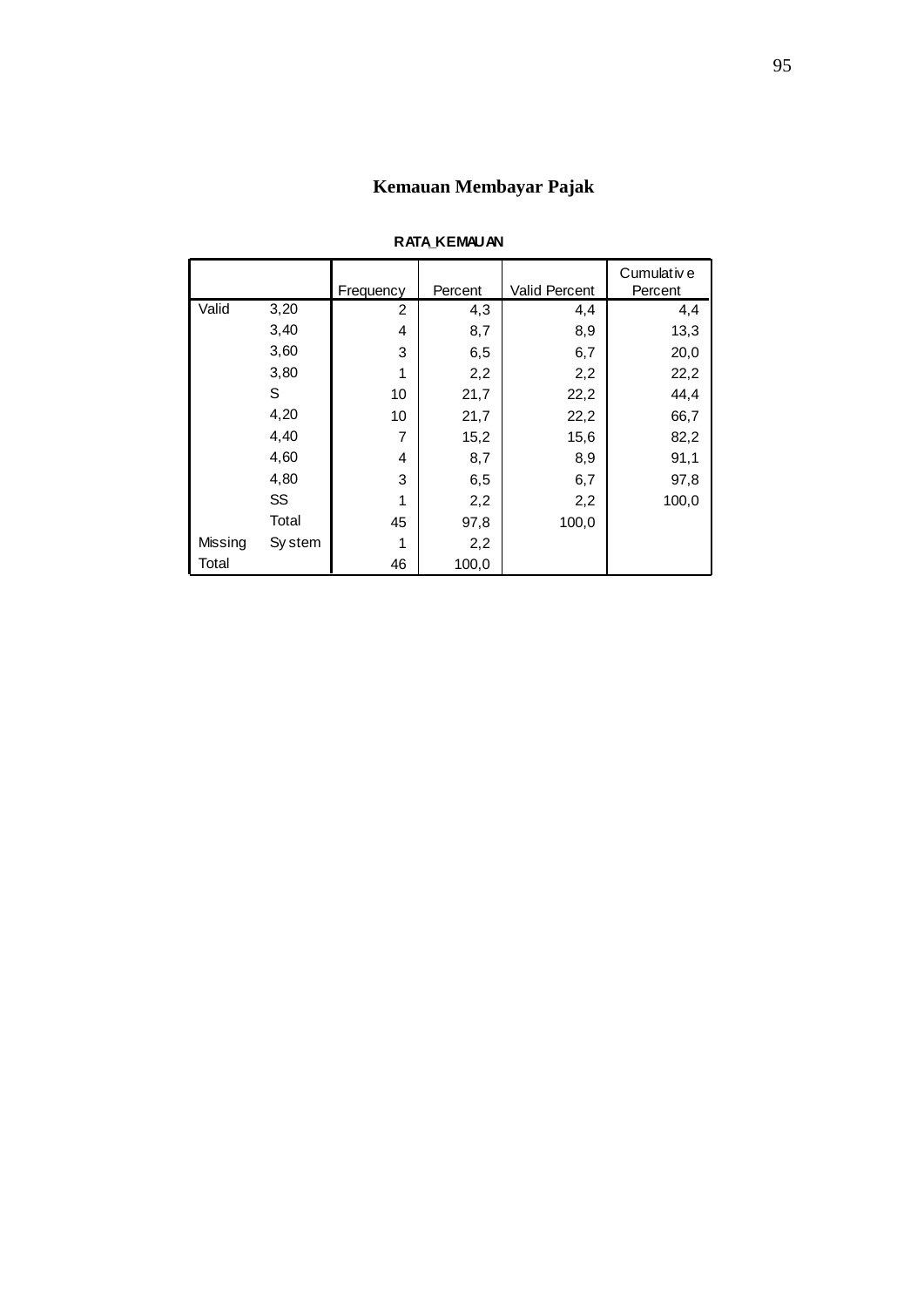### HASIL UJI STATISTIK DESKRIPTIF

| <b>Descriptive Statistics</b> |    |         |         |        |                 |  |
|-------------------------------|----|---------|---------|--------|-----------------|--|
|                               | N  | Minimum | Maximum | Mean   | Std. Dev jation |  |
| RATA PENGETAHUAN              | 45 | 3,00    | 4,50    | 3,7924 | ,39105          |  |
| RATA PESEPSI                  | 45 | 2,80    | 4,40    | 3,6311 | .47282          |  |
| <b>RATA SANKSI</b>            | 45 | 3,00    | 5,00    | 4,2500 | .57899          |  |
| RATA MODERNISASI              | 45 | 3,00    | 4,50    | 3,7589 | .48664          |  |
| RATA KEMAUAN                  | 45 | 3,20    | 5,00    | 4,1156 | ,44002          |  |
| Valid N (listwise)            | 45 |         |         |        |                 |  |

#### **Descriptive Statistics**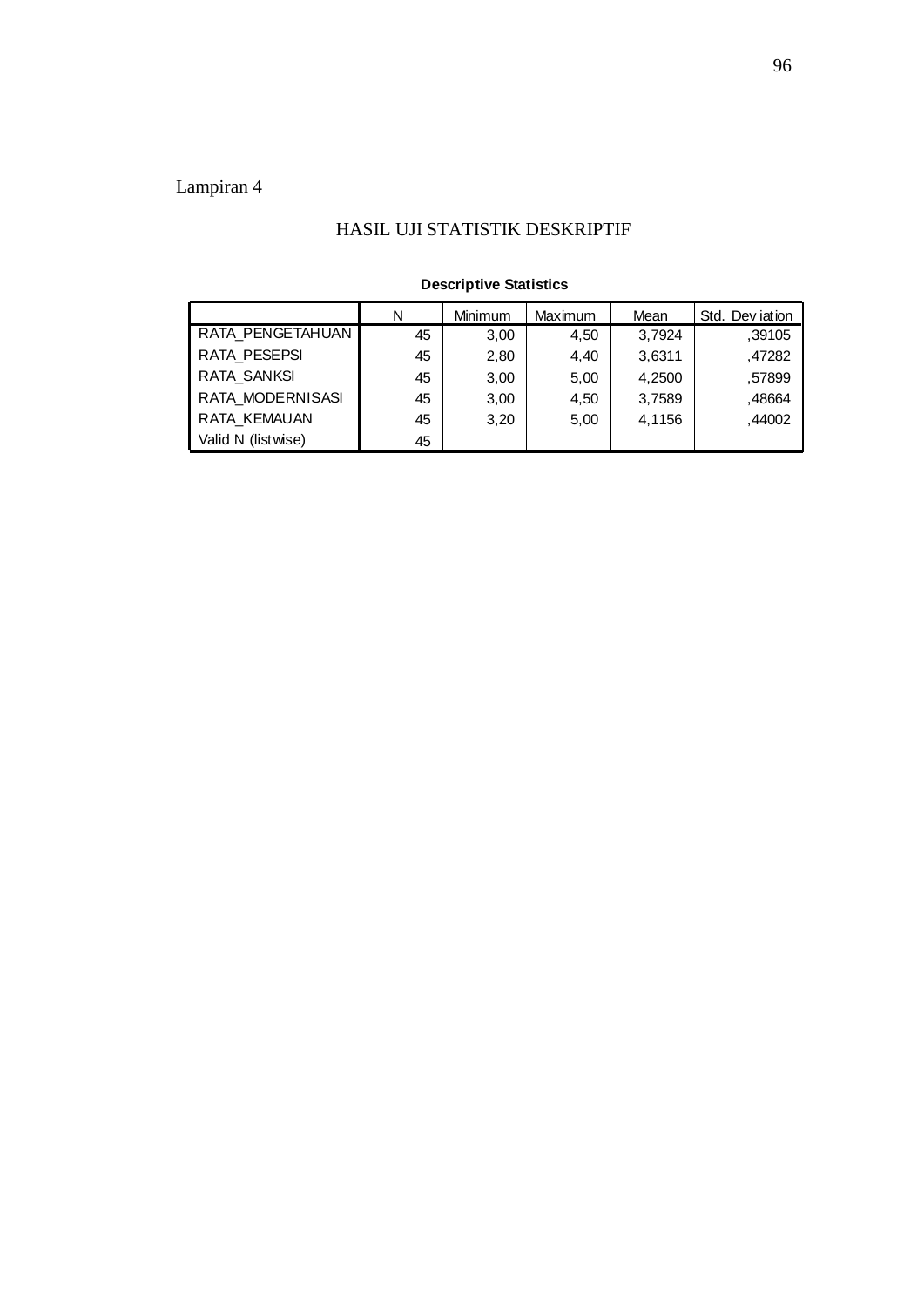### HASIL UJI VALIDITAS

# Variabel "Pengetahuan dan Pemahaman Peraturan Perpajakan"

|             |                                                                                                                             |          | <b>Correlations</b> |          |          |         |          |                        |
|-------------|-----------------------------------------------------------------------------------------------------------------------------|----------|---------------------|----------|----------|---------|----------|------------------------|
|             |                                                                                                                             | x1.1     | x1.2                | x1.3     | x1.4     | x1.5    | x1.6     | <b>PENGET</b><br>AHUAN |
| x1.1        | Pearson Correlation                                                                                                         | 1        | $-0.073$            | ,333*    | $-0.021$ | .135    | $-0.058$ | $.379*$                |
|             | Sig. (2-tailed)                                                                                                             |          | ,635                | ,025     | .891     | .376    | ,705     | ,010                   |
|             | N                                                                                                                           | 45       | 45                  | 45       | 45       | 45      | 45       | 45                     |
| x1.2        | Pearson Correlation                                                                                                         | $-0.073$ | 1                   | ,042     | $,371*$  | ,307*   | ,273     | ,549**                 |
|             | Sig. (2-tailed)                                                                                                             | ,635     |                     | ,782     | .012     | .040    | ,070     | ,000                   |
|             | N                                                                                                                           | 45       | 45                  | 45       | 45       | 45      | 45       | 45                     |
| x1.3        | Pearson Correlation                                                                                                         | ,333*    | ,042                | 1        | $.563**$ | $,394*$ | $,365*$  | .713**                 |
|             | Sig. (2-tailed)                                                                                                             | 025      | .782                |          | ,000     | ,007    | ,014     | ,000                   |
|             | N                                                                                                                           | 45       | 45                  | 45       | 45       | 45      | 45       | 45                     |
| x1.4        | Pearson Correlation                                                                                                         | $-.021$  | $,371*$             | $.563**$ | 1        | $,460*$ | $,490*$  | .762**                 |
|             | Sig. (2-tailed)                                                                                                             | .891     | ,012                | ,000     |          | ,001    | ,001     | ,000                   |
|             | N                                                                                                                           | 45       | 45                  | 45       | 45       | 45      | 45       | 45                     |
| x1.5        | Pearson Correlation                                                                                                         | ,135     | $,307*$             | ,394*    | $,460**$ | 1       | ,228     | .686**                 |
|             | Sig. (2-tailed)                                                                                                             | .376     | .040                | ,007     | ,001     |         | .131     | ,000                   |
|             | N                                                                                                                           | 45       | 45                  | 45       | 45       | 45      | 45       | 45                     |
| x1.6        | Pearson Correlation                                                                                                         | $-0.058$ | ,273                | $,365*$  | $,490**$ | ,228    | 1        | .596**                 |
|             | Sig. (2-tailed)                                                                                                             | .705     | ,070                | .014     | ,001     | ,131    |          | ,000                   |
|             | N                                                                                                                           | 45       | 45                  | 45       | 45       | 45      | 45       | 45                     |
| PENGETAHUAN | Pearson Correlation                                                                                                         | ,379*    | ,549**              | ,713**   | .762**   | $,686*$ | ,596*    | 1                      |
|             | Sig. (2-tailed)                                                                                                             | ,010     | ,000                | ,000     | ,000     | ,000    | ,000     |                        |
|             | N                                                                                                                           | 45       | 45                  | 45       | 45       | 45      | 45       | 45                     |
|             | * Correlation is significant at the 0.05 lev el (2-tailed).<br>**. Correlation is significant at the 0.01 level (2-tailed). |          |                     |          |          |         |          |                        |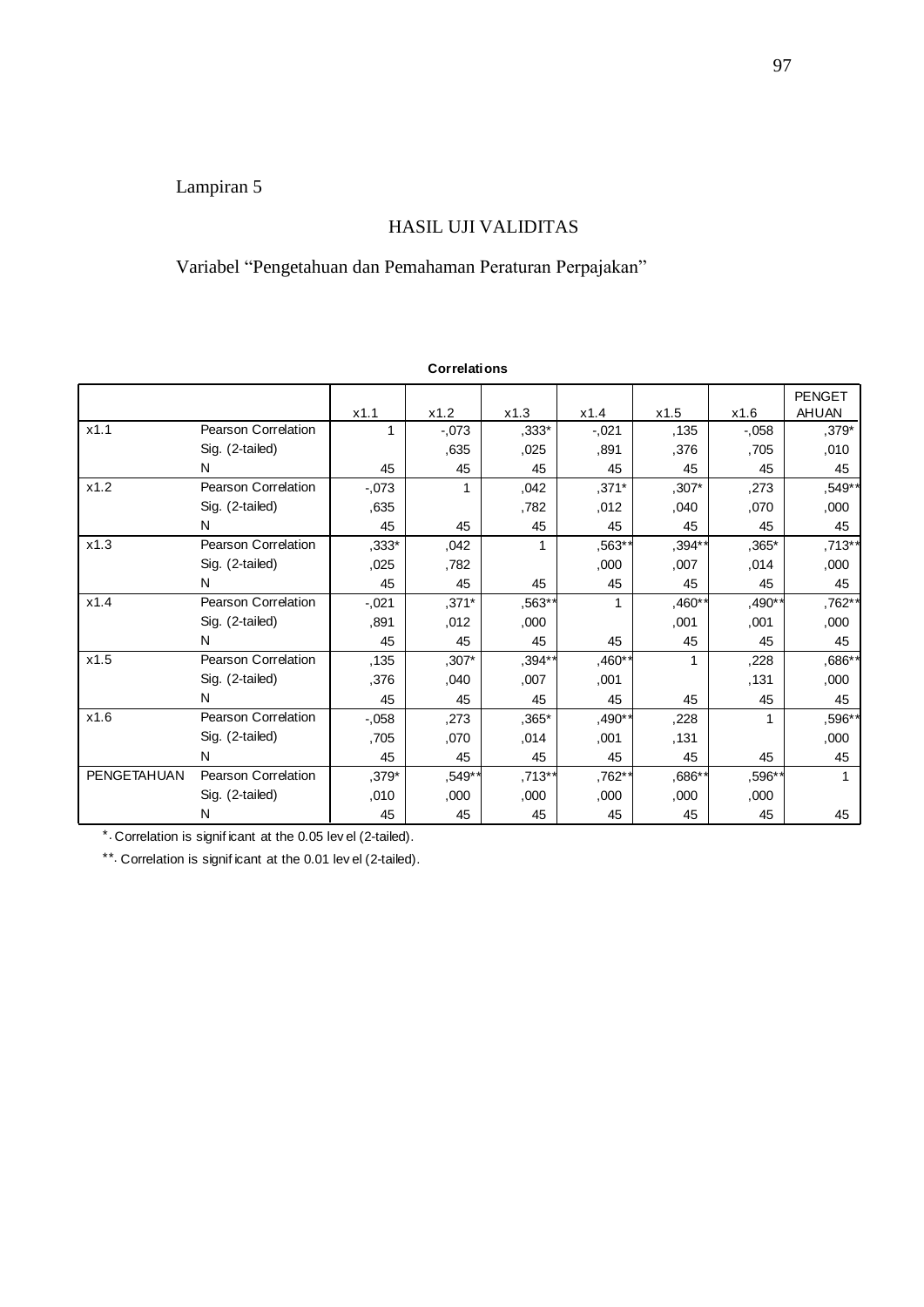|                |                            |          | <b>Correlations</b> |        |        |           |                |
|----------------|----------------------------|----------|---------------------|--------|--------|-----------|----------------|
|                |                            | X2.1     | X2.2                | X2.3   | X2.4   | X2.5      | <b>PESEPSI</b> |
| X2.1           | Pearson Correlation        | 1        | ,490**              | ,460** | ,102   | ,490**    | ,699**         |
|                | Sig. (2-tailed)            |          | ,001                | ,001   | ,507   | ,001      | ,000           |
|                | N                          | 45       | 45                  | 45     | 45     | 45        | 45             |
| X2.2           | <b>Pearson Correlation</b> | ,490**   | 1                   | ,232   | ,281   | $1,000$ * | ,837**         |
|                | Sig. (2-tailed)            | ,001     |                     | ,125   | .061   | ,000      | ,000           |
|                | N                          | 45       | 45                  | 45     | 45     | 45        | 45             |
| X2.3           | Pearson Correlation        | ,460**   | ,232                | 1      | $-163$ | ,232      | ,514**         |
|                | Sig. (2-tailed)            | ,001     | ,125                |        | ,284   | ,125      | ,000           |
|                | N                          | 45       | 45                  | 45     | 45     | 45        | 45             |
| X2.4           | Pearson Correlation        | ,102     | ,281                | $-163$ | 1      | ,281      | ,524**         |
|                | Sig. (2-tailed)            | ,507     | ,061                | ,284   |        | ,061      | ,000           |
|                | N                          | 45       | 45                  | 45     | 45     | 45        | 45             |
| X2.5           | Pearson Correlation        | $,490**$ | 1,000**             | ,232   | ,281   |           | ,837**         |
|                | Sig. (2-tailed)            | ,001     | ,000                | ,125   | ,061   |           | ,000           |
|                | N                          | 45       | 45                  | 45     | 45     | 45        | 45             |
| <b>PESEPSI</b> | <b>Pearson Correlation</b> | ,699**   | ,837**              | ,514** | ,524** | $,837$ ** | 1              |
|                | Sig. (2-tailed)            | ,000     | ,000                | ,000   | ,000   | ,000      |                |
|                | N                          | 45       | 45                  | 45     | 45     | 45        | 45             |

Variabel "Persepsi yang Baik atas Efektifitas Sistem Perpajakan"

\*\*. Correlation is significant at the 0.01 level (2-tailed).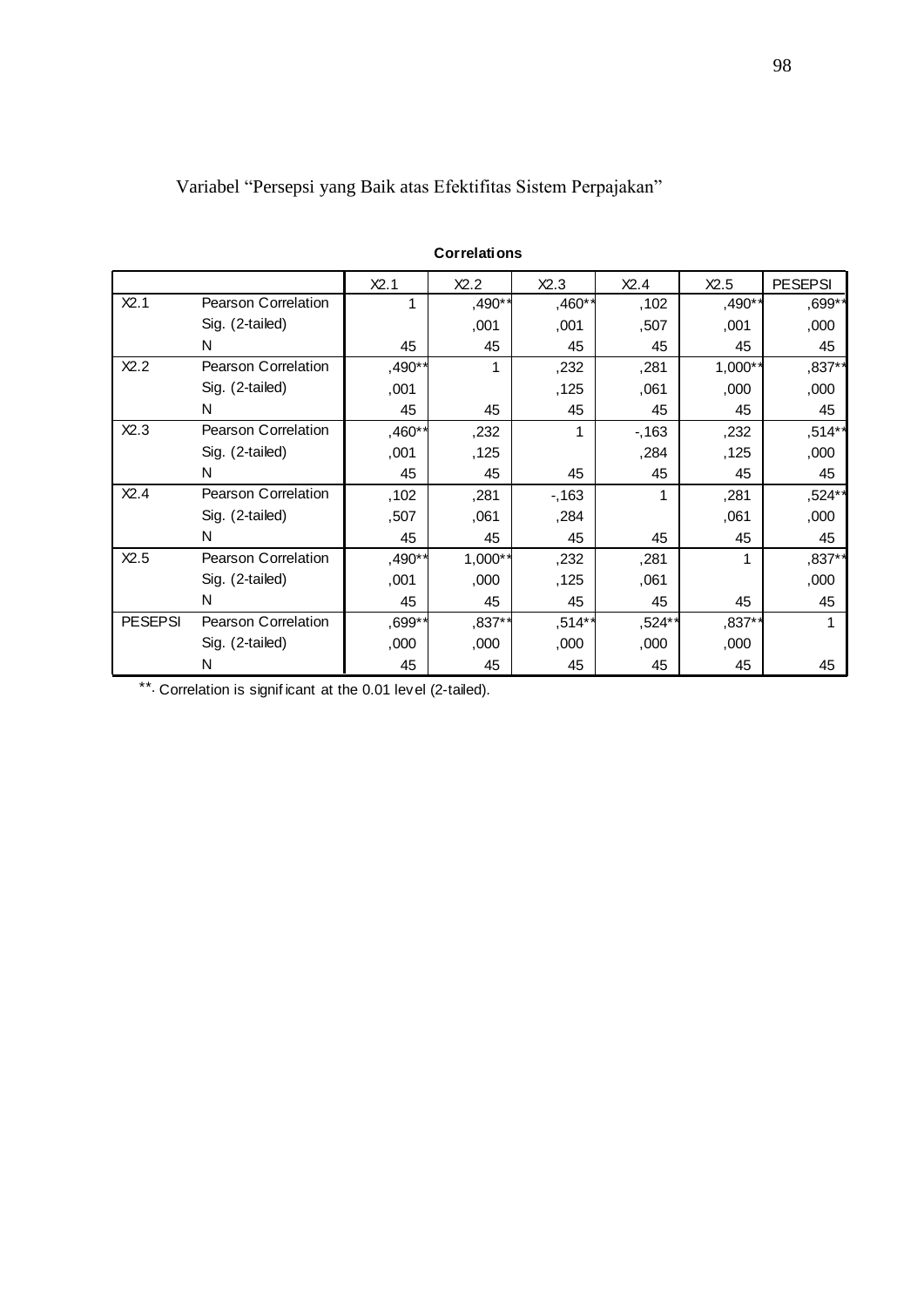|               | <b>Correlations</b>                                                                                                     |         |        |           |           |               |  |  |
|---------------|-------------------------------------------------------------------------------------------------------------------------|---------|--------|-----------|-----------|---------------|--|--|
|               |                                                                                                                         | X3.1    | X3.2   | X3.3      | X3.4      | <b>SANKSI</b> |  |  |
| X3.1          | <b>Pearson Correlation</b>                                                                                              | 1       | ,352*  | $,360*$   | ,360*     | ,671**        |  |  |
|               | Sig. (2-tailed)                                                                                                         |         | ,018   | ,015      | ,015      | ,000          |  |  |
|               | N                                                                                                                       | 45      | 45     | 45        | 45        | 45            |  |  |
| X3.2          | <b>Pearson Correlation</b>                                                                                              | ,352*   | 1      | ,203      | ,203      | ,625**        |  |  |
|               | Sig. (2-tailed)                                                                                                         | ,018    |        | ,182      | ,182      | ,000          |  |  |
|               | N                                                                                                                       | 45      | 45     | 45        | 45        | 45            |  |  |
| X3.3          | <b>Pearson Correlation</b>                                                                                              | $,360*$ | ,203   | 1         | $1,000**$ | ,846**        |  |  |
|               | Sig. (2-tailed)                                                                                                         | .015    | ,182   |           | ,000      | ,000          |  |  |
|               | N                                                                                                                       | 45      | 45     | 45        | 45        | 45            |  |  |
| X3.4          | Pearson Correlation                                                                                                     | $,360*$ | ,203   | $1,000**$ | 1         | ,846**        |  |  |
|               | Sig. (2-tailed)                                                                                                         | ,015    | ,182   | ,000      |           | ,000          |  |  |
|               | N                                                                                                                       | 45      | 45     | 45        | 45        | 45            |  |  |
| <b>SANKSI</b> | <b>Pearson Correlation</b>                                                                                              | ,671**  | ,625** | $,846$ *  | ,846**    |               |  |  |
|               | Sig. (2-tailed)                                                                                                         | ,000    | ,000   | ,000      | ,000      |               |  |  |
|               | N                                                                                                                       | 45      | 45     | 45        | 45        | 45            |  |  |
|               | * Correlation is significant at the 0.05 lev el (2-tailed).<br>Correlation is significant at the 0.01 level (2-tailed). |         |        |           |           |               |  |  |

Variabel "Sikap Wajib Pajak pada Sanksi Denda"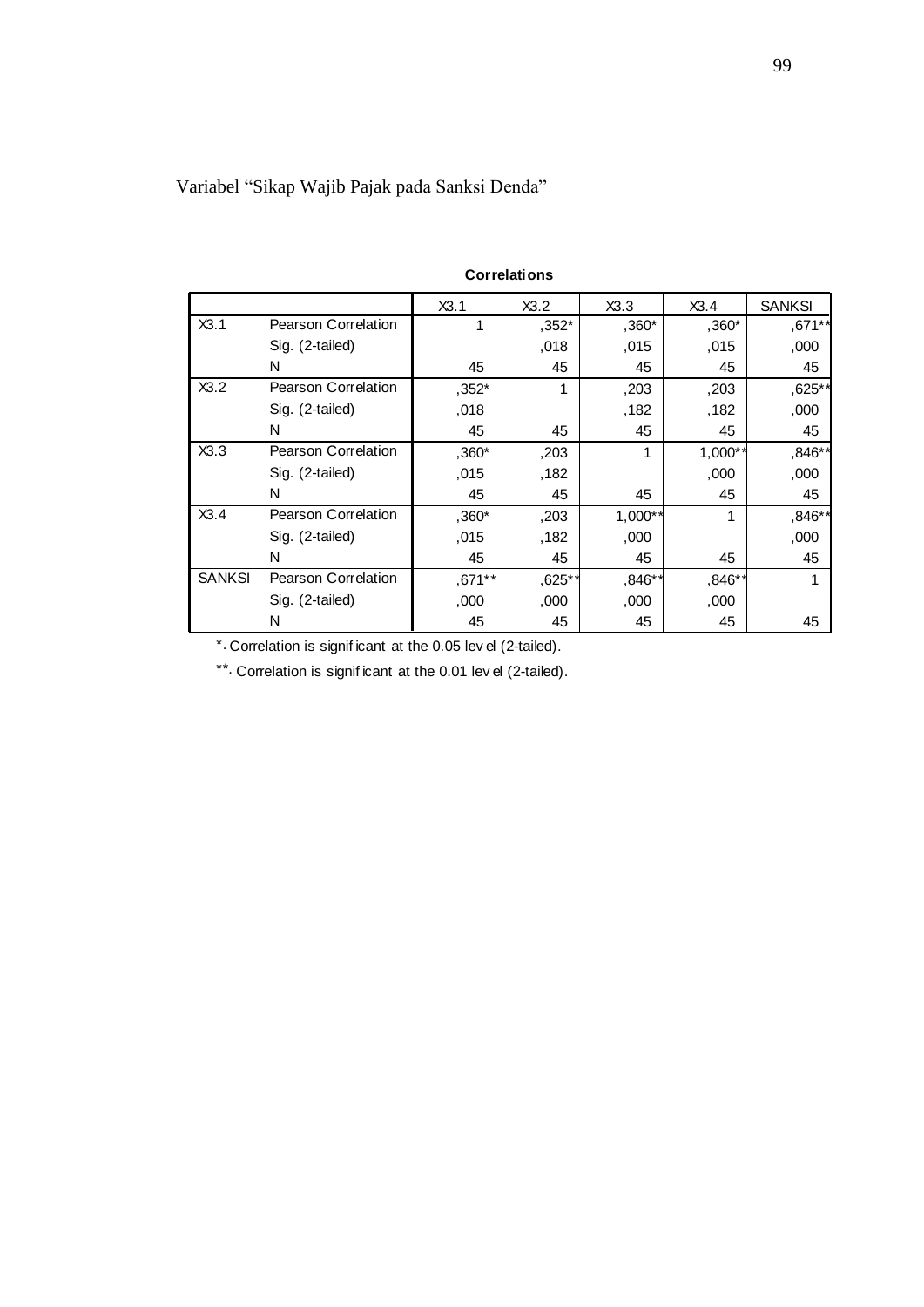# Variabel "Modernisasi Sistem Administrasi Perpajakan"

|                    |                                                                                                                            |        | <b>Correlations</b> |         |         |          |        |                               |
|--------------------|----------------------------------------------------------------------------------------------------------------------------|--------|---------------------|---------|---------|----------|--------|-------------------------------|
|                    |                                                                                                                            | X4.1   | X4.2                | X4.3    | X4.4    | X4.5     | X4.6   | <b>MODERN</b><br><b>ISASI</b> |
| X4.1               | Pearson Correlation                                                                                                        | 1      | ,400**              | ,448*   | ,128    | ,106     | ,423*  | ,624**                        |
|                    | Sig. (2-tailed)                                                                                                            |        | ,006                | ,002    | ,402    | ,487     | ,004   | ,000                          |
|                    | N                                                                                                                          | 45     | 45                  | 45      | 45      | 45       | 45     | 45                            |
| X4.2               | Pearson Correlation                                                                                                        | ,400*  | 1                   | ,485*   | ,175    | ,230     | ,638*  | ,740**                        |
|                    | Sig. (2-tailed)                                                                                                            | ,006   |                     | ,001    | ,252    | ,128     | ,000   | ,000                          |
|                    | N                                                                                                                          | 45     | 45                  | 45      | 45      | 45       | 45     | 45                            |
| X4.3               | Pearson Correlation                                                                                                        | ,448*  | ,485*               | 1       | ,301*   | $,646*$  | ,421** | ,835**                        |
|                    | Sig. (2-tailed)                                                                                                            | ,002   | ,001                |         | ,044    | ,000     | ,004   | ,000                          |
|                    | N                                                                                                                          | 45     | 45                  | 45      | 45      | 45       | 45     | 45                            |
| X4.4               | Pearson Correlation                                                                                                        | ,128   | ,175                | $,301*$ |         | ,293     | ,158   | $,477$ **                     |
|                    | Sig. (2-tailed)                                                                                                            | ,402   | ,252                | ,044    |         | ,051     | ,299   | ,001                          |
|                    | N                                                                                                                          | 45     | 45                  | 45      | 45      | 45       | 45     | 45                            |
| X4.5               | Pearson Correlation                                                                                                        | ,106   | ,230                | ,646*   | ,293    | 1        | ,175   | ,618**                        |
|                    | Sig. (2-tailed)                                                                                                            | ,487   | ,128                | ,000    | ,051    |          | ,251   | ,000                          |
|                    | N                                                                                                                          | 45     | 45                  | 45      | 45      | 45       | 45     | 45                            |
| X4.6               | Pearson Correlation                                                                                                        | ,423** | $,638**$            | ,421**  | ,158    | ,175     | 1      | ,709**                        |
|                    | Sig. (2-tailed)                                                                                                            | ,004   | ,000                | ,004    | ,299    | ,251     |        | ,000                          |
|                    | N                                                                                                                          | 45     | 45                  | 45      | 45      | 45       | 45     | 45                            |
| <b>MODERNISASI</b> | <b>Pearson Correlation</b>                                                                                                 | ,624** | ,740**              | ,835*   | $,477*$ | $,618**$ | ,709*  | 1                             |
|                    | Sig. (2-tailed)                                                                                                            | ,000   | ,000                | ,000    | ,001    | ,000     | ,000   |                               |
|                    | N                                                                                                                          | 45     | 45                  | 45      | 45      | 45       | 45     | 45                            |
|                    | **. Correlation is significant at the 0.01 level (2-tailed).<br>* Correlation is significant at the 0.05 level (2-tailed). |        |                     |         |         |          |        |                               |

#### **Correlations**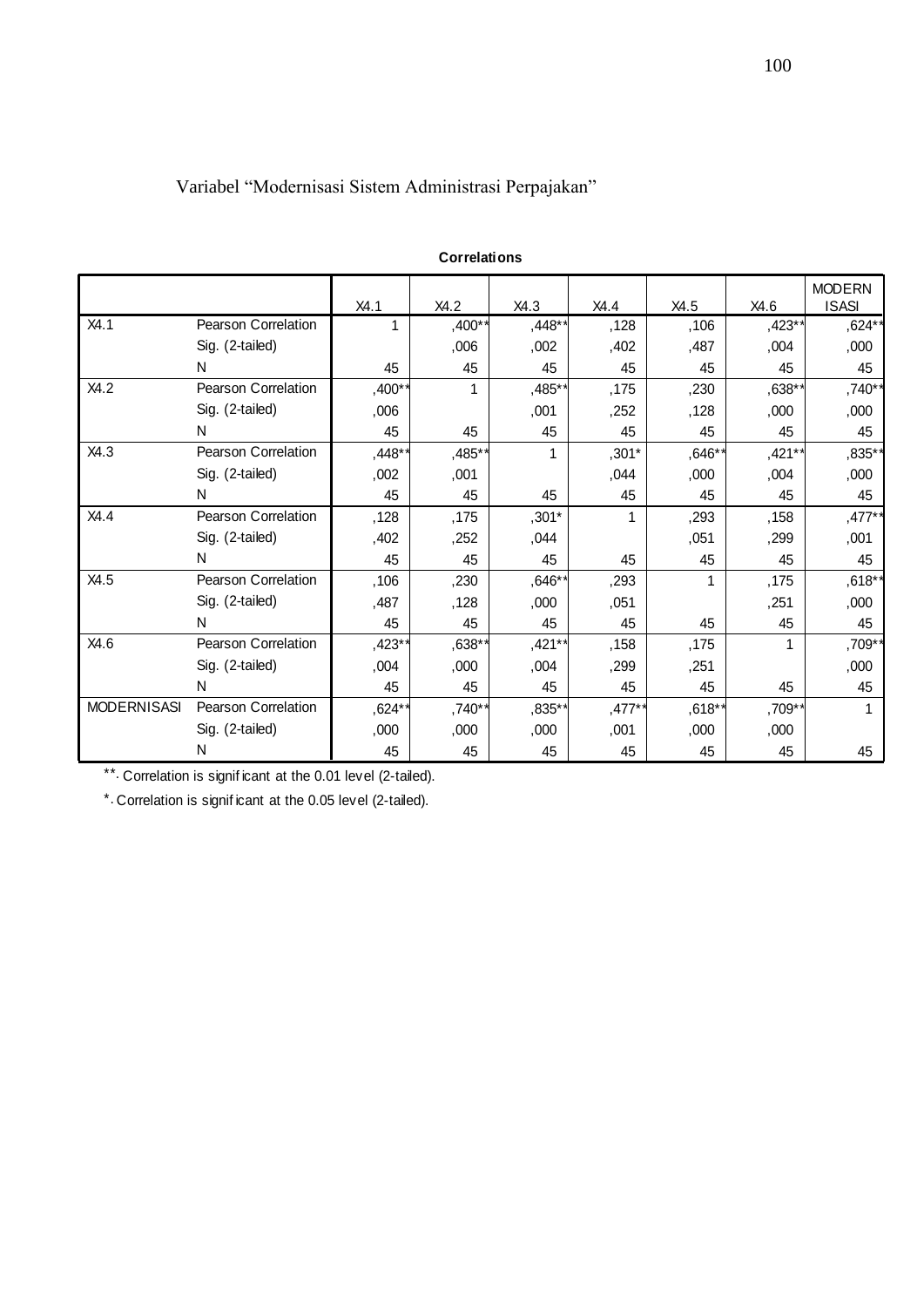|                | $\frac{1}{2}$              |                |                     |        |           |          |                |
|----------------|----------------------------|----------------|---------------------|--------|-----------|----------|----------------|
|                |                            |                | <b>Correlations</b> |        |           |          |                |
|                |                            | Y <sub>1</sub> | Y2                  | Y3     | Y4        | $Y_5$    | <b>KEMAUAN</b> |
| Y <sub>1</sub> | Pearson Correlation        | 1              | ,446**              | ,135   | ,344*     | ,140     | ,661**         |
|                | Sig. (2-tailed)            |                | ,002                | ,376   | ,021      | ,360     | ,000           |
|                | N                          | 45             | 45                  | 45     | 45        | 45       | 45             |
| Y <sub>2</sub> | Pearson Correlation        | ,446*          |                     | ,287   | $,608$ *' | ,140     | ,794**         |
|                | Sig. (2-tailed)            | ,002           |                     | ,056   | ,000      | ,360     | ,000           |
|                | N                          | 45             | 45                  | 45     | 45        | 45       | 45             |
| Y3             | Pearson Correlation        | ,135           | ,287                | 1      | ,161      | ,098     | $,511**$       |
|                | Sig. (2-tailed)            | ,376           | ,056                |        | ,292      | ,522     | ,000           |
|                | N                          | 45             | 45                  | 45     | 45        | 45       | 45             |
| Y4             | Pearson Correlation        | $,344*$        | $,608**$            | ,161   | 1         | ,045     | ,700**         |
|                | Sig. (2-tailed)            | ,021           | ,000                | ,292   |           | ,768     | ,000           |
|                | N                          | 45             | 45                  | 45     | 45        | 45       | 45             |
| Y <sub>5</sub> | <b>Pearson Correlation</b> | ,140           | ,140                | ,098   | ,045      | 1        | ,463**         |
|                | Sig. (2-tailed)            | ,360           | ,360                | ,522   | ,768      |          | ,001           |
|                | N                          | 45             | 45                  | 45     | 45        | 45       | 45             |
| <b>KEMAUAN</b> | Pearson Correlation        | ,661**         | ,794**              | ,511** | ,700**    | $,463**$ | 1              |
|                | Sig. (2-tailed)            | ,000           | ,000                | ,000   | ,000      | ,001     |                |
|                | Ν                          | 45             | 45                  | 45     | 45        | 45       | 45             |

# Variabel "Kemauan Membayar Pajak"

\*\*. Correlation is significant at the 0.01 level (2-tailed).

\*. Correlation is significant at the 0.05 level (2-tailed).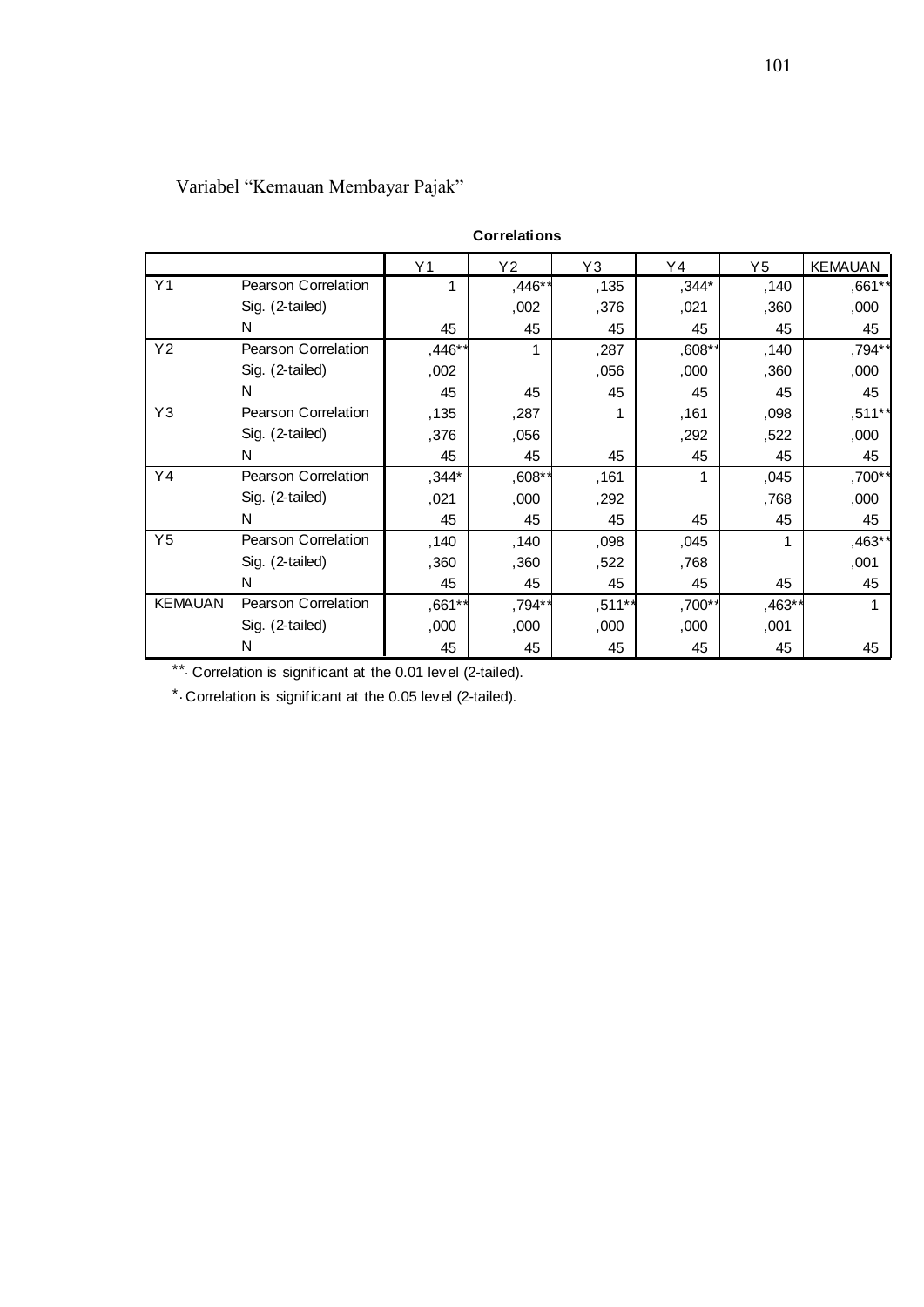#### HASIL UJI RELIABILITAS

Variabel "Pengetahuan dan Pemahaman Peraturan Perpajakan"

#### **Reliability Statistics**

| Cronbach's<br>Alpha | N of Items |
|---------------------|------------|
| .654                | հ          |

Variabel "Persepsi yang Baik atas Efektifitas Sistem Perpajakan"

#### **Reliability Statistics**

| Cronbach's |            |
|------------|------------|
| Alpha      | N of Items |
| .645       |            |

Variabel "Sikap Wajib Pajak pada Sanksi Denda"

#### **Reliability Statistics**

| Cronbach's |            |
|------------|------------|
| Alpha      | N of Items |
| 725        |            |

Variabel "Modernisasi Sistem Administrasi Perpajakan"

#### **Reliability Statistics**

| Cronbach's<br>Alpha | N of Items |
|---------------------|------------|
| 759                 | ค          |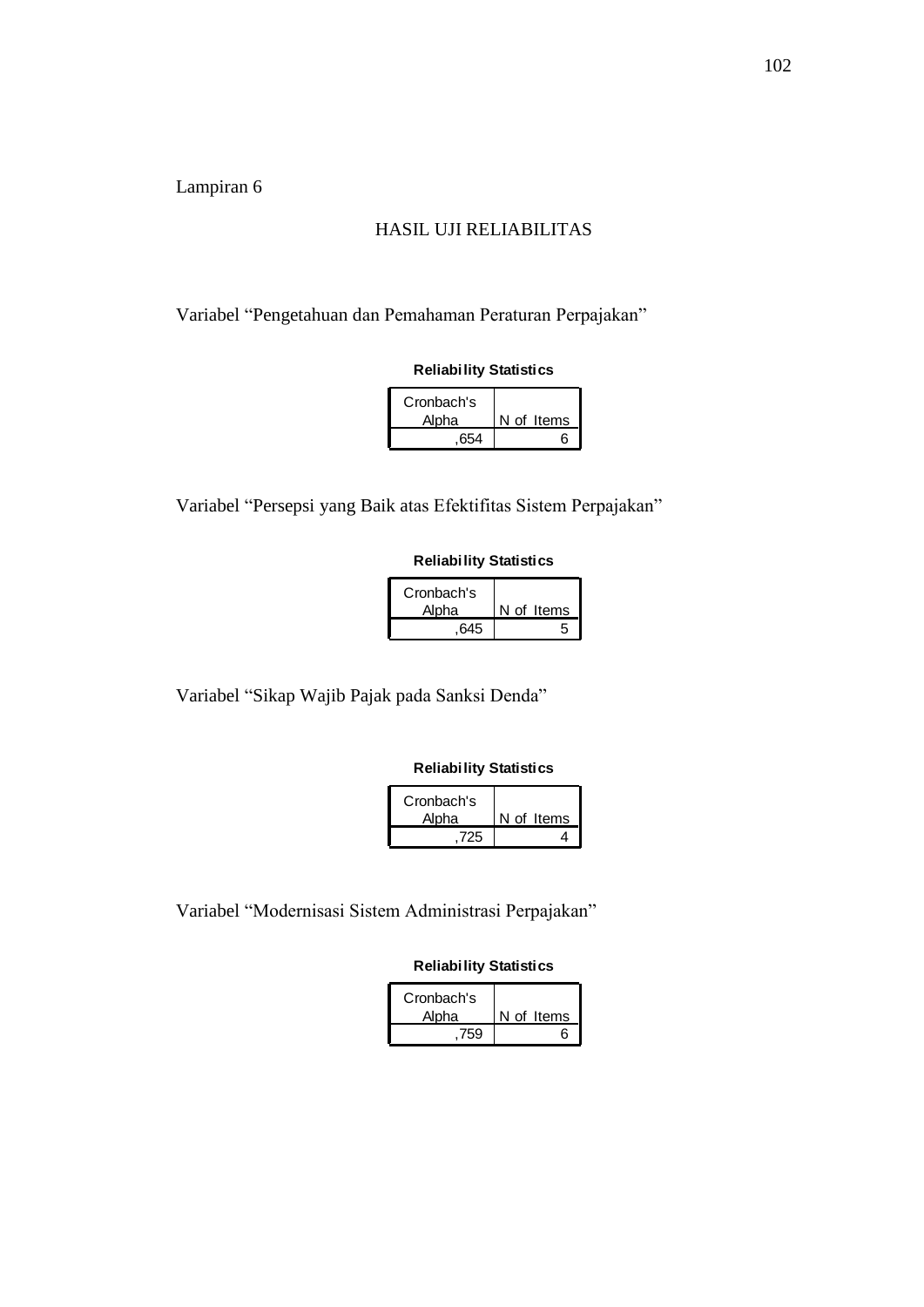# Variabel "Kemauan Membayar Pajak"

### **Reliability Statistics**

| Cronbach's |            |
|------------|------------|
| Alpha      | N of Items |
| 614        |            |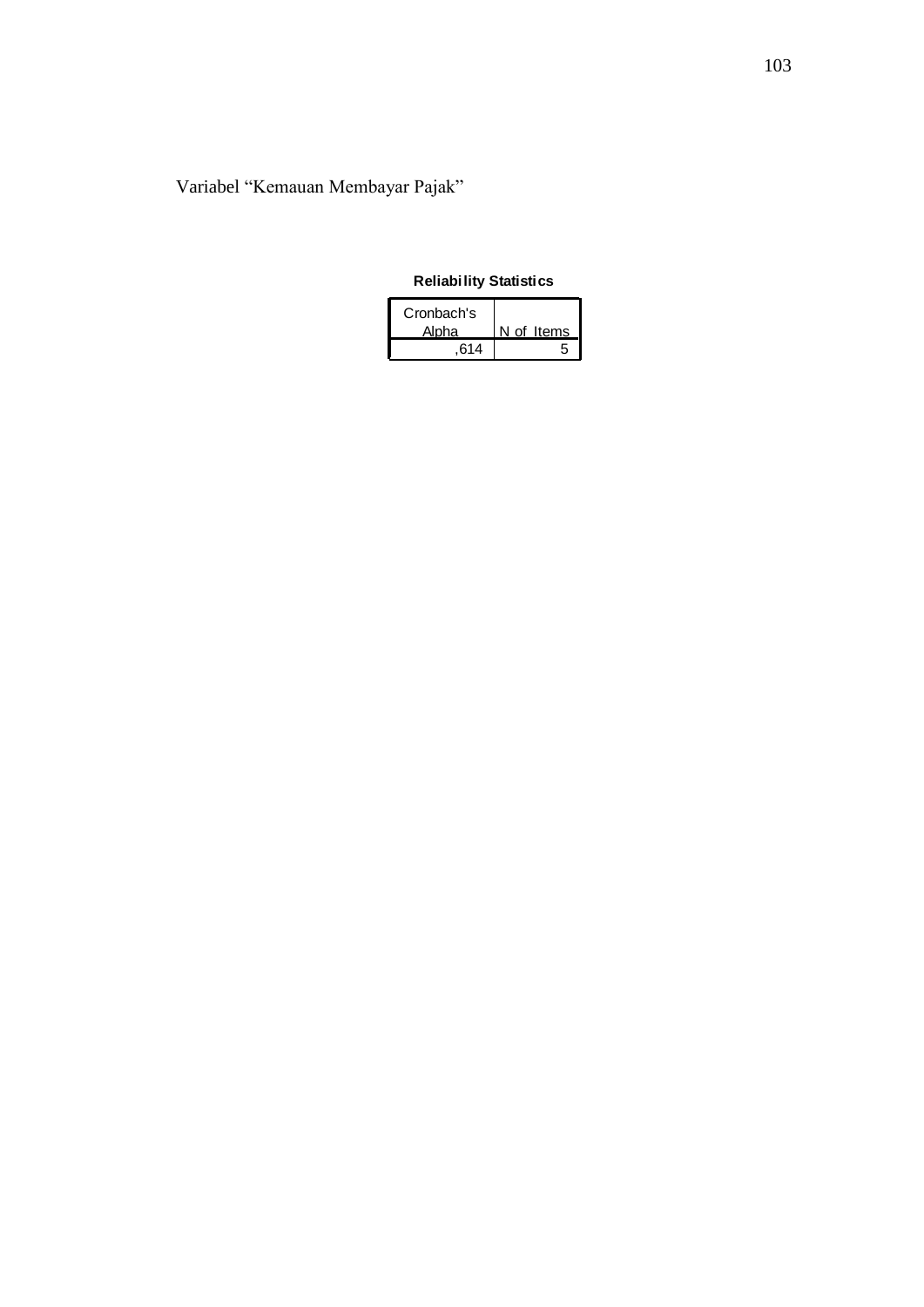#### HASIL UJI REGRESI

#### HASIL UJI NORMALITAS

|                                  |                 | Unstandardiz<br>ed Residual |
|----------------------------------|-----------------|-----------------------------|
| N                                |                 | 45                          |
| Normal Parameters <sup>a,b</sup> | Mean            | ,0000000                    |
|                                  | Std. Deviation  | ,26073228                   |
| Most Extreme                     | Absolute        | .091                        |
| Differences                      | <b>Positive</b> | ,060                        |
|                                  | Negativ e       | $-0.091$                    |
| Kolmogorov-Smirnov Z             |                 | ,611                        |
| Asy mp. Sig. (2-tailed)          |                 | ,850                        |

#### **One-Sample Kolmogorov-Smirnov Test**

a. Test distribution is Normal.

b. Calculated f rom data.

#### Histogram

#### Dependent Variable: RATA\_KEMAUAN



Mean =4.74E-15<br>Std. Dev. =0.953<br>N =45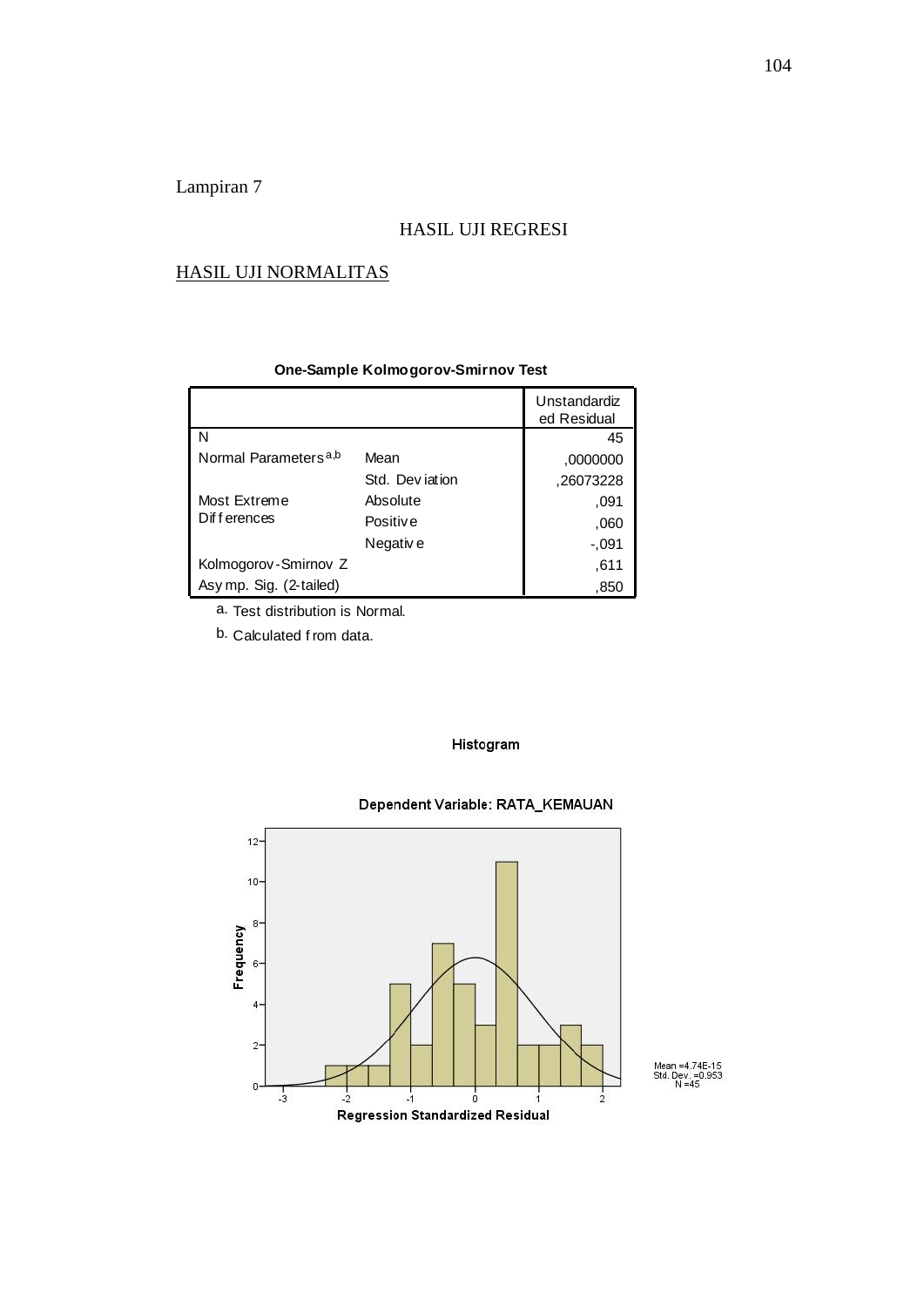#### Normal P-P Plot of Regression Standardized Residual



Dependent Variable: RATA\_KEMAUAN

### HASIL UJI MULTIKOLONIERITAS

#### **Coefficients(a)**

| Model |                  | <b>Collinearity Statistics</b><br>Tolerance | <b>VIF</b> |
|-------|------------------|---------------------------------------------|------------|
|       | (Constant)       |                                             |            |
|       | RATA_PENGETAHUAN | ,368                                        | 2,718      |
|       | RATA_PESEPSI     | ,442                                        | 2,261      |
|       | RATA_SANKSI      | .680                                        | 1,470      |
|       | RATA_MODERNISASI | ,546                                        | 1,830      |

a. Dependent Variable: RATA\_K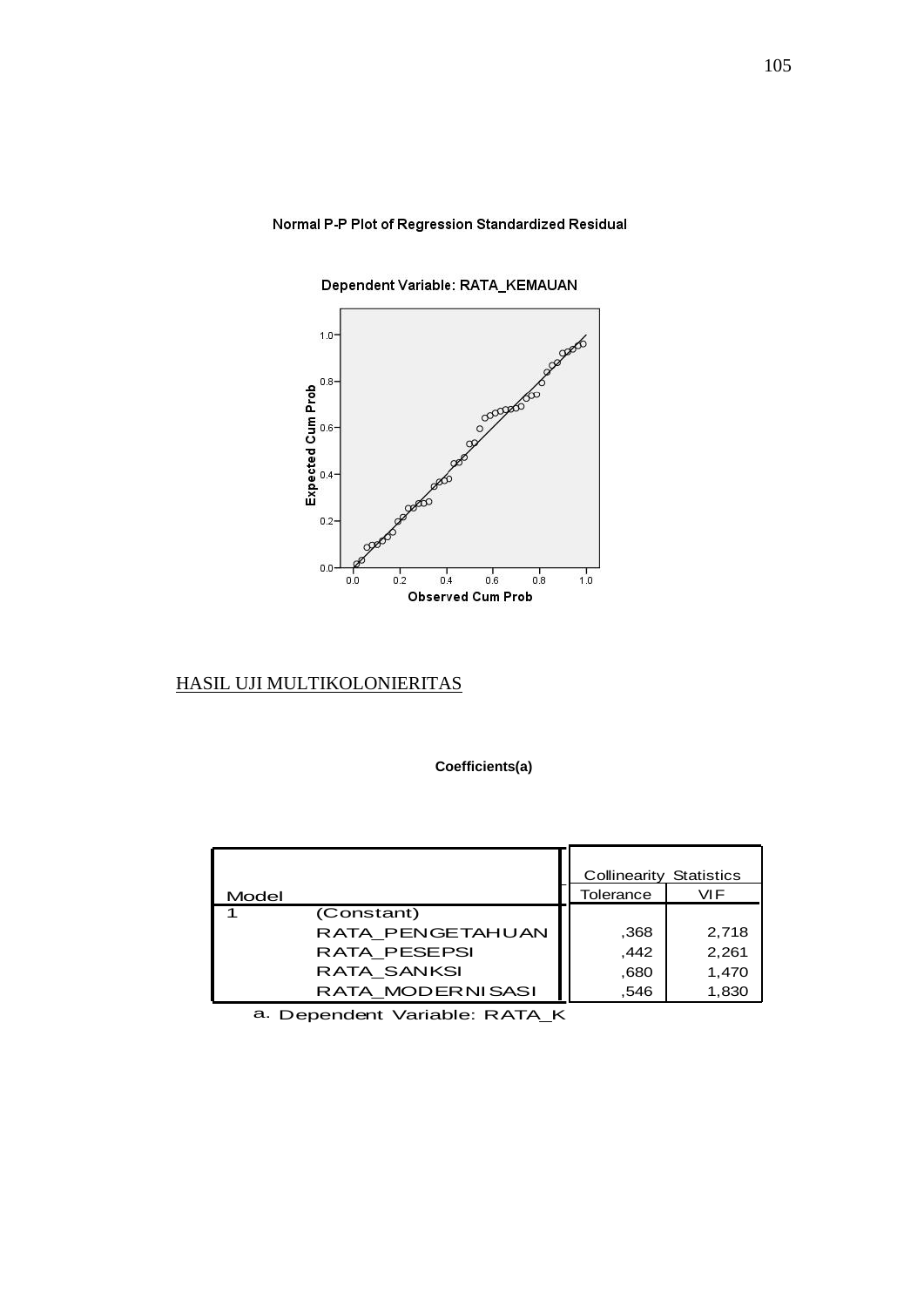## HASIL UJI HETEROSKEDASTISITAS

### Scatterplot

## Dependent Variable: RATA\_KEMAUAN



### HASIL UJI REGRESI BERGANDA

| Coefficients <sup>a</sup> |                    |                                |            |                                            |  |
|---------------------------|--------------------|--------------------------------|------------|--------------------------------------------|--|
|                           |                    | Unstandardized<br>Coefficients |            | <b>Standardized</b><br><b>Coefficients</b> |  |
| Model                     |                    | В                              | Std. Error | Beta                                       |  |
|                           | (Constant)         | .714                           | ,452       |                                            |  |
|                           | RATA PENGETAHUAN   | ,343                           | ,174       | ,305                                       |  |
|                           | RATA PESEPSI       | $-126$                         | ,131       | $-135$                                     |  |
|                           | <b>RATA SANKSI</b> | ,329                           | ,086       | ,432                                       |  |
|                           | RATA MODERNISASI   | ,309                           | ,115       | ,342                                       |  |

a. Dependent Variable: RATA\_KEMAUAN